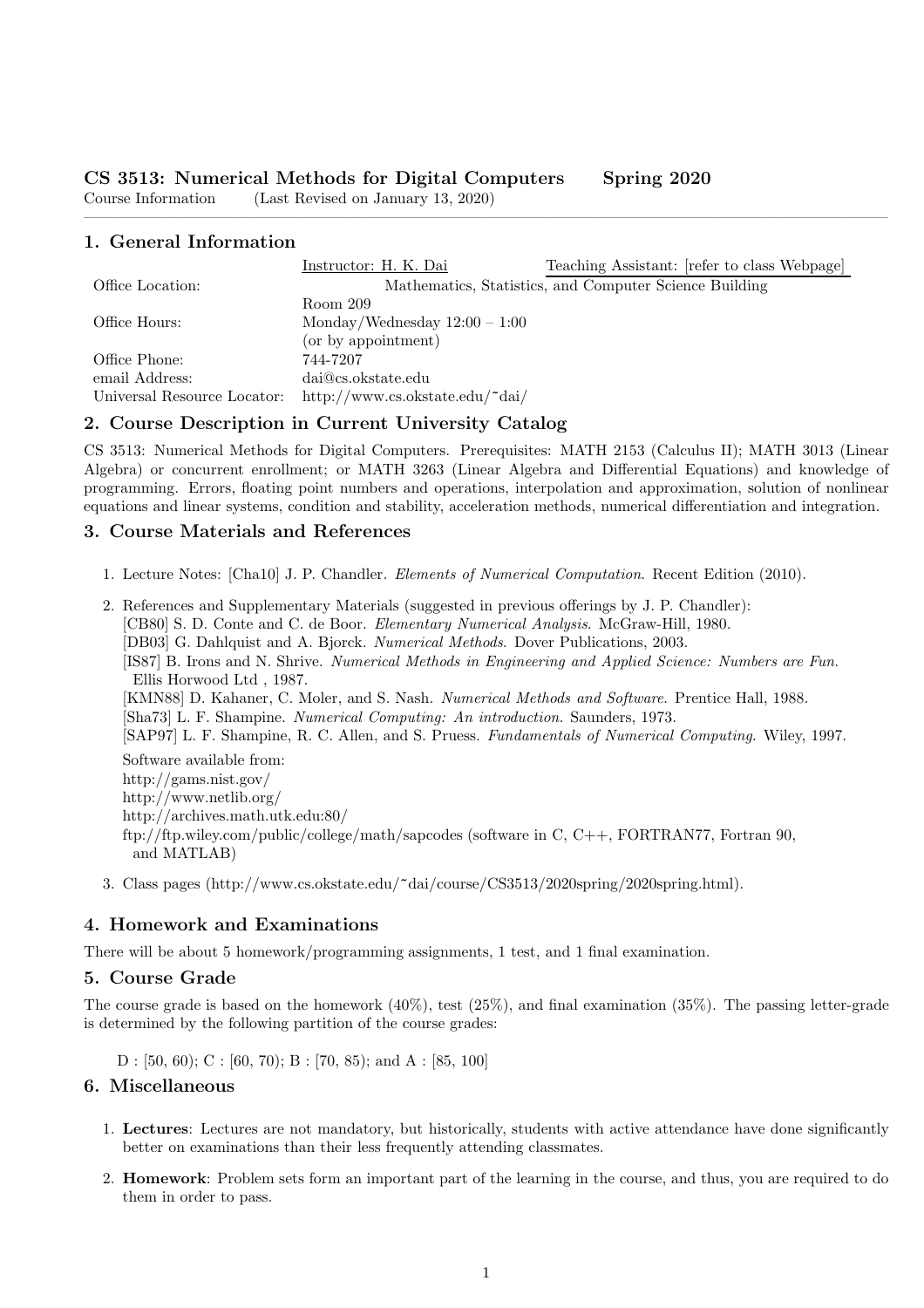3. Collaboration: You are encouraged to collaborate in study groups on the solution of the homework. If you do collaborate you must write up solutions on your own and acknowledge your collaboration in the write-up for each problem. If you obtain a solution with help (e.g., through library work, another student, etc.), acknowledge your source, and write up the solution on your own.

# 7. Student Disability Services

Student Disability Services and other Student Services are committed to providing support services to students with physical and learning disabilities. Please advise the instructor of desired academic accommodations, and notify Student Disability Services.

## 8. Academic Dishonesty or Misconduct

Refer to the section in "University Academic Regulations" in current "University Catalog" (http://registrar.okstate.edu/)

# 9. Adding/Dropping/Withdrawing, Important Dates, and Syllabus Attachment

1. Tests and Final Examination: Tentative date for the test is March 4 (Wednesday), 2020.

Adopting "Spring 2020 Final Exam Schedule", the firm time/date for final examination is 6:00 – 7:50 pm, May 4 (Monday), 2020 in regular class meeting place.

Refer to the section in "Spring 2020 Final Exams": http://registrar.okstate.edu/Exams

- 2. Adding/Dropping/Withdrawing and Important Dates: Refer to the section in "Current Syllabus Attachment": http://registrar.okstate.edu/
- 3. Syllabus Attachment: Refer to:

http://academicaffairs.okstate.edu/content/resources-students